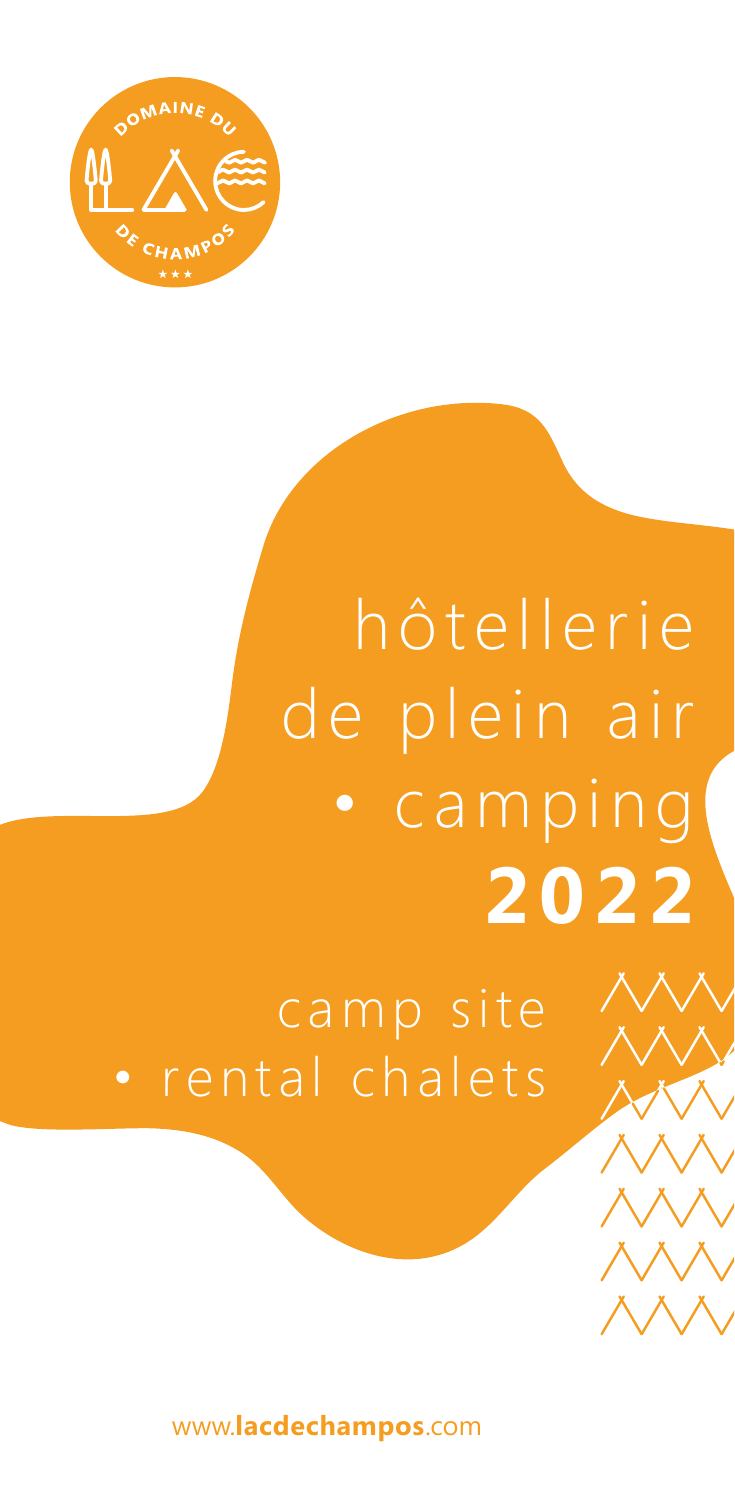### CAMPING

| PAR CIPER C                                                                                                               | 27/08<br>04/09 | $\frac{103/07}{28/08}$ |
|---------------------------------------------------------------------------------------------------------------------------|----------------|------------------------|
| <b>FORFAIT</b> : $2 \cdot 4 + 1$ TENTE OU CARAVANE + 1 VÉHICULE<br><b>PITCH</b> : $2 \cdot 4 + 1$ TENT OR CARAVAN + 1 CAR | 12,00 €        | 17,00 €                |
| ADULTE SUPPLÉMENTAIRE   EXTRA ADULT                                                                                       | 4,00 €         | 4,00 €                 |
| ENFANT SUPPLÉMENTAIRE (+ 13 ANS)   EXTRA CHILD (+13)                                                                      | 4,00 €         | 4,00 €                 |
| ENFANT SUPPLÉMENTAIRE (-13 ANS)   EXTRA CHILD (-13)                                                                       | 3,00 €         | 3,00 €                 |
| <b>TENTE SUPPLÉMENTAIRE   EXTRA TENT</b>                                                                                  | 2,00 €         | 2,00 €                 |
| VEHICULE SUPPLÉMENTAIRE   EXTRA CAR                                                                                       | 2,00 €         | 2,00 €                 |
| <b>GARAGE MORT</b>                                                                                                        | 2,00 €         |                        |
| BRANCHEMENT ÉLECTRIQUE 10A   ELECTRICAL HOOKUP 10A                                                                        | 4,00 €         | 4,00 €                 |
| <b>ANIMAUX (VACCINÉS ET TENUS EN LAISSE)   PETS</b>                                                                       | 1,00 €         | 1,00 €                 |
| <b>VISITEURS   VISITORS</b>                                                                                               | 2,00 €         | 3,00 €                 |
| TARIF GROUPE (20 3)   GROUP PRICE (20 3)                                                                                  | 3,00 €         | 4,00 €                 |
| TAXE DE SÉJOUR (/NUIT/A +18 ANS)   RESORT TAX (/NIGHT/A+18)                                                               | 0,45 €         | 0,45 €                 |
|                                                                                                                           |                |                        |

**LOCATION LONGUE DURÉE** POSSIBLE DU 01/11 > 31/03, NOUS CONTACTER **LONG TERM RENTAL** POSSIBLE FROM 01/11 > 31/03, CONTACT US

#### **1ER JUILLET > 31 AOÛT**

GRATUIT : ANIMATIONS + 1H QUOTIDIENNE DE TOBOGGAN AQUATIQUE (HORS WEEK-END) + WIFI À L'ACCUEIL DU CAMPING

**TARIF SPÉCIAL STOP ACCUEIL 2022 CAMPING-CAR 16 AVRIL > 2 JUILLET | 27 AOÛT > 4 SEPTEMBRE**  · 1ÈRE NUIT À TARIF PRÉFÉRENTIEL (2 PERSONNES)

| - - | - |
|-----|---|
| . . |   |

· PERSONNE SUPPLÉMENTAIRE · MAX. 6 PERSONNES PAR EMPLACEMENT / UN SEUL VÉHICULE

 $-109$ **PROMOTION CAMPING** À PARTIR DE 7 NUITS

#### **1ST JULY > 31TH AUGUST**

FREE ACCESS : ANIMATIONS AND 1 DAILY HOUR OF WATER SLIDE (EXCEPT WEEK-ENDS) + WIFI IN THE CAMPSITE'S RECEPTION

**SPECIAL OFFER STOP ACCUEIL 2021 MOTOR HOME 16TH APRIL > 2ND JULY | 27TH AUGUST > 4TH SEPTEMBER**  · SPECIAL PRICE FOR THE 1ST NIGHT (2 PERSONS) · EXTRA PERSONN

· MAX. 6 PEOPLE PER PITCH / ONLY ONE CAR ALLOWED

**11,00 € 1,00 €**

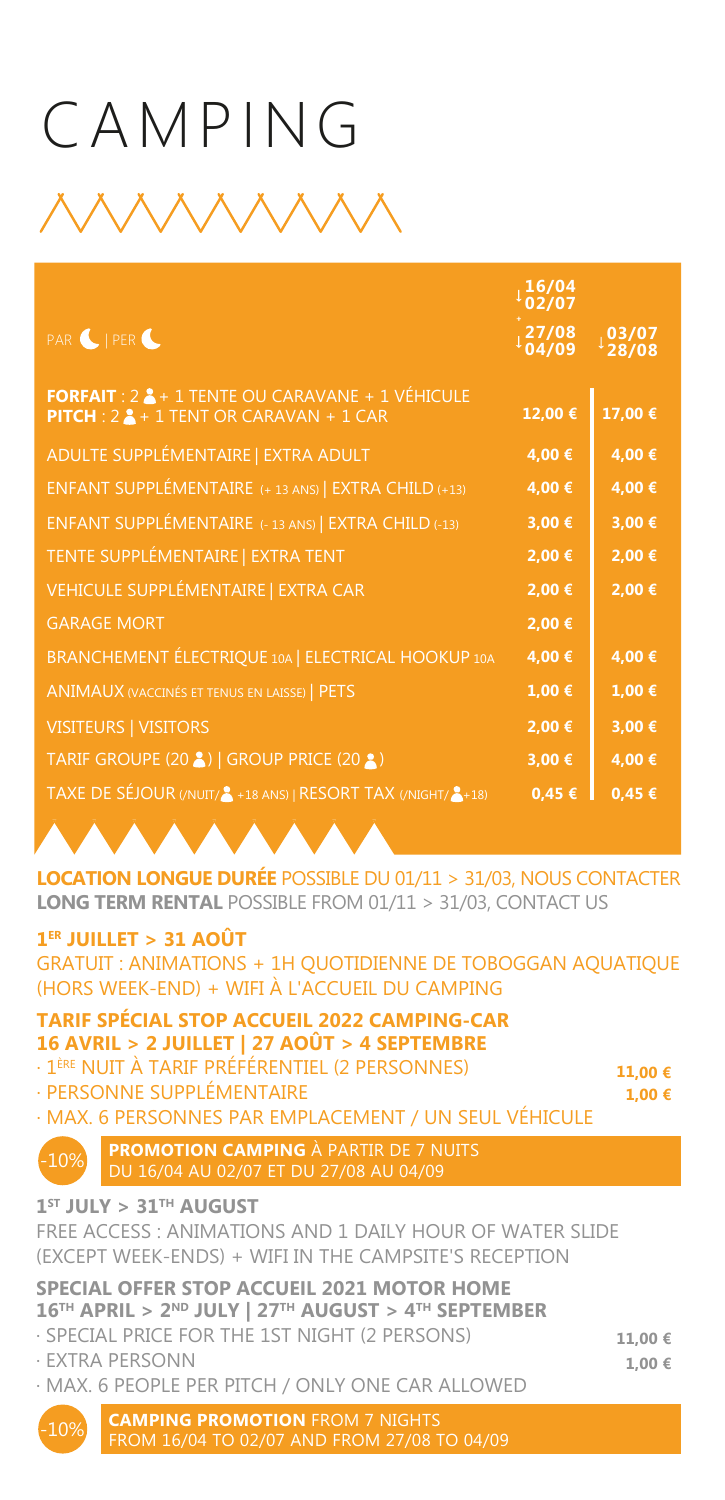### TENTES AMÉNAGÉES



 $1 \rightarrow 5$ 

INTÉRIEUR : 20 M² | TERRASSE OMBRAGÉE : 12 M² À PRÉVOIR : LINGE DE TOILETTE ET DE MAISON.

Chambre « parents » • 1 **. 140** x 190 cm Chambre « enfants » • 1 $\frac{1}{1}$  80 x 190 cm  $\cdot$  1  $\frac{1}{2}$  70 x 190 cm Coin cuisine : réfrigérateur, réchaud, micro-onde, cafetière éléctrique, 1 table, 5 chaises

INDOOR : 20 M² | SHADED TERRACE : 12 M² TO ENVISAGE: LINEN OF LINEN AND OF HOUSE.

- « Parents » room
- 1  $\bullet$  140 x 190 cm
- « Children» room
- 1  $\frac{1}{2}$  80 x 190 cm
- $\cdot$  1  $\frac{1}{2}$  70 x 190 cm

Kitchen (fridge, camping stove, coffee maker, 1 table, 5 chairs)

| $7$ ( $1 \rightarrow 5$ )                                                                                                                                                                    |            |
|----------------------------------------------------------------------------------------------------------------------------------------------------------------------------------------------|------------|
| 16 AVRIL $\rightarrow$ 28 MAI   27 AOÛT $\rightarrow$ 4 SEPTEMBRE<br>$16^{\text{TH}}$ APRIL $\rightarrow 28^{\text{TH}}$ MAY   27 <sup>TH</sup> AUGUST $\rightarrow 4^{\text{TH}}$ SEPTEMBER | 199,00 €   |
| 28 MAI $\rightarrow$ 2 JUILLET<br>$28$ <sup>TH</sup> MAY $\rightarrow$ 2 <sup>TH</sup> JULY                                                                                                  | 329,00 €   |
| 2 JUILLET → 27 AOÛT (SAMEDI → SAMEDI)<br>2 <sup>ND</sup> JULY → 27 <sup>TH</sup> AUGUST (SATURDAY → SATURDAY)                                                                                | 419,00 €   |
| <b>COURTS SÉJOURS   SHORT STAY</b>                                                                                                                                                           |            |
| 2 (HORS JUILLET-AOÛT ET WEEK-END FÉRIÉS)<br>(NOT DURING JULY-AUGUST AND WEEK-ENDS OF OFFICIALS DAYS)                                                                                         | 89,00 €    |
| 3 (HORS JUILLET-AOÛT   NOT DURING JULY AND AUGUST)                                                                                                                                           | 129,00 €   |
| 4 (HORS JUILLET-AOÛT   (NOT DURING JULY AND AUGUST)                                                                                                                                          | 169,00 €   |
| <b>SUPPLÉMENTS   EXTRA CHARGE</b>                                                                                                                                                            |            |
| VÉHICULE SUPPLÉMENTAIRE (PAR (C)   EXTRA CAR (PER (C)                                                                                                                                        | 3,00 €     |
| TAXE DE SÉJOUR (/NUIT/ 18 ANS)   RESORT TAX (/NIGHT/ 18 YEAR)                                                                                                                                | $0,45 \in$ |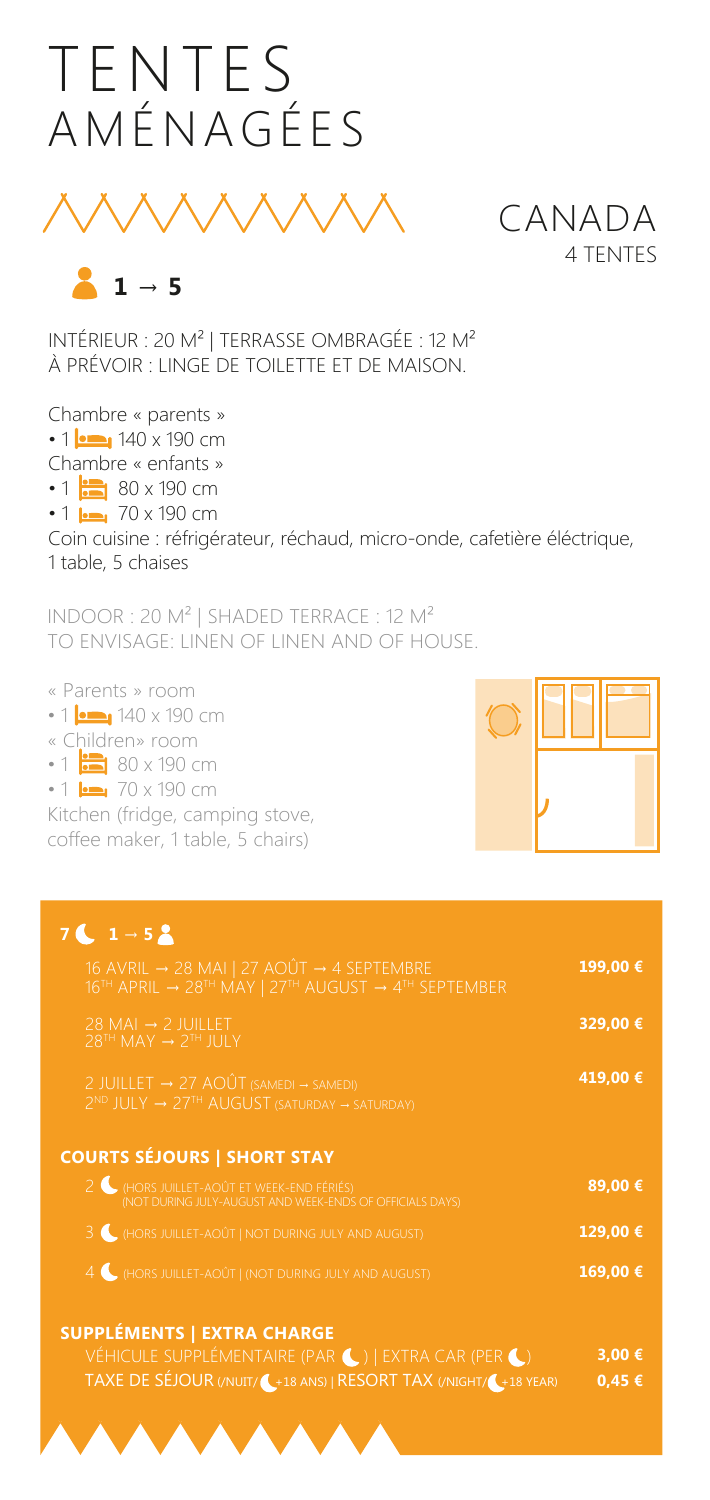

Chambre « parents » • 1 $\approx$  140 x 190 cm • 1 $\approx$ Coin nuit « enfants »  $\cdot$  1 $\cdot$  80 x 190 cm. Coin cuisine équipée + table et chaises Salle d'eau avec douche et WC Terrasse couverte • Salon jardin

INDOOR : 25 M<sup>2</sup> | SHADED TERRACE : 5 M<sup>2</sup> COOKING USTENSILS FOR 4 PERSONS, ELECTRIC HEATER.

COMPRIS : ACCÈS À LA BASE DE LOISIRS ET AUX ÉQUIPEMENTS DU CAMPING, PLACE DE PARKING POUR UN VÉHICULE À COTÉ DU CHALET ET UN VÉHICULE SUR EMPLACEMENT, CONSOMMA-TION D'EAU ET D'ÉLECTRICITÉ.

INDOOR : 30 M<sup>2</sup> | SHADED TERRACE : 10 M<sup>2</sup> COOKING USTENSILS FOR 6 PERSONS, ELECTRIC HEATER

> NON COMPRIS : TAXE DE SÉJOUR, FRAIS DE DOSSIER ET TOUT SUPPLÉMENT AU-DELÀ DU FORFAIT INDIQUÉ.

 $\cdot$  1  $\bullet$  140 x 190 cm « Children » room

INCLUDED : WATER AND ELECTRICITY, FREE ACCESS TO ALL THE CAMPSITE FACILITIES, ONE PARKING PLACE CLOSED TO THE CHALET OR ON PITCH FOR ONE CAR ONLY. NOT INCLUDED : RESORT TAX, REGISTRATION FEES, AND ANY SERVICES NOT MENTIONED ABOVE.

### PROMOTIONS SPECIAL OFFER

 $\cdot$  2  $\frac{1}{2}$  70 x 190 cm Living room with sofa, TV Small American kitchen + table and chairs Bathroom with shower • Separate WC Outdoor table and chairs on terrace



INTÉRIEUR : 25 M2 | TERRASSE OMBRAGÉE : 5 M2 CONVECTEUR, VAISSELLE POUR 4 PERSONNES

JONQUILLE

Chambre « parents » • 1 $\leftarrow$  140 x 190 cm Chambre « enfants » • 2  $\frac{1}{2}$  70 x 190 cm (ou  $\frac{1}{2}$  +  $\frac{1}{2}$ ) Coin cuisine équipée + table et chaises Coin salon avec clic-clac Salle d'eau avec douche • WC indépendant Terrasse couverte • Salon jardin

CHALETS ACCESSIBLES AUX PERSONNES À MOBILITÉ RÉDUITE CHALETS ACCESSIBLE TO PEOPLE WITH REDUCED MOBILITY

> SUR LA 2<sup>E</sup> SEMAINE CONSÉCUTIVE ON THE SECOND CONSECUTIVE WEEK 28/05 > 27/08

## CHALETS *i* Avanavan







Chambre « parents » • 1  $\leftarrow$  140 x 190 cm Chambre « enfants » •  $2 \div 70 \times 190$  cm Coin salon avec canapé convertible, TV Coin cuisine équipée + table et chaises Salle d'eau avec douche • WC indépendant Terrasse couverte • Salon jardin

|                  | 01/04 > 28/05<br>24/09 > 06/11 | 28/05 > 02/07<br>27/08 > 24/09 |          |                    | 02/07 > 27/08<br>$(SAMEDI \rightarrow SAMEDI)$ |                | <b>COURTS SÉJOURS   SHORT STAY</b><br>(HORS JUILLET-AOÛT   NOT JULY-AUGUST) |                | SUPPLÉMENTS PAR ( EXTRA CHARGE PER ( |                                   |                                                           |  |
|------------------|--------------------------------|--------------------------------|----------|--------------------|------------------------------------------------|----------------|-----------------------------------------------------------------------------|----------------|--------------------------------------|-----------------------------------|-----------------------------------------------------------|--|
|                  | SUPPL.                         |                                | 7 SUPPL. |                    | SUPPL.                                         | 2 <sub>0</sub> |                                                                             | 4 <sup>4</sup> | VÉHICULE +<br><b>EXTRA CAR</b>       | PERSONNE +<br><b>EXTRA PERSON</b> | TAXE DE SÉJOUR (+18 ANS)<br><b>RESORT TAX (+18 YEARS)</b> |  |
| <b>JONQUILLE</b> | 299,00 € 42,00 €               | 379,00 € 54,00 €               |          | 499,00 € 71,00 €   |                                                | 99,00 €        | 149.00 €                                                                    | 199.00€        | 3,00 €                               | 7,00 €                            | 0,45€                                                     |  |
| <b>MIMOSA</b>    | 309,00 € 44,00 €               | 399,00 € 58,00 €               |          |                    | 549,00 €   78,00 €                             | 129,00 €       | 189,00€                                                                     | 249,00 €       | 3,00 €                               | 8,00 €                            | 0,45€                                                     |  |
| EDELWEISS        | 349,00 € 49,00 €               | 469,00 €   67,00 €             |          | 599,00 €   85,00 € |                                                | 149,00 €       | 219,00 €                                                                    | 289,00 €       | 3,00 €                               | 9,00 €                            | 0,45€                                                     |  |





« Parents » room  $\cdot$  1  $\bullet$  140 x 190 cm « Children » room • 2  $\frac{1}{2}$  70 x 190 cm (ou  $\frac{1}{2}$  +  $\frac{1}{2}$  ) American kitchen, table and chairs Living room with sofa Bathroom with shower • Separate WC Outdoor table and chairs on terrace



MIMOSA

# *i* Avanavan

| FRAIS DE DOSSIER PAR LOCATION $(+ 5 \bullet)$<br>REGISTRATION FEES PER CHALET (+ 5 |                | 15.00 €        |
|------------------------------------------------------------------------------------|----------------|----------------|
| FRAIS DE DOSSIER PAR LOCATION (- 5 C)<br>REGISTRATION FEES PER CHALET (- 5 C)      |                | 8,00 €         |
|                                                                                    | $\overline{1}$ | 7 <sup>2</sup> |
| ANIMAUX (PAR ANIMAL)   PETS (PER PET)                                              | 3.00 €         | 15,00 €        |
| DRAPS JETABLES PAR CHALET   BED LINEN PER CHALET                                   |                | 25,00 €        |
| MÉNAGE   CLEANING                                                                  |                | 60,00 €        |
| JETON LAVAGE   WASHING MACHINE                                                     |                | 4,00 €         |
| LIT DE BÉBÉ   BABY BED                                                             | 4,00 €         | $25,00 \in$    |
| <b>WIFI</b>                                                                        | 4,00 €         | 20,00 €        |
|                                                                                    |                |                |

 INDOOR : 33,75 M2 | SHADED TERRACE : 6,5 M2 COOKING USTENSILS FOR 6 PERSONS, TV, ELECTRIC HEATER

« Parents » room

INTÉRIEUR : 30 M2 | TERRASSE OMBRAGÉE : 10 M2 CONVECTEUR, VAISSELLE POUR 6 PERSONNES

> SEMAINE CONSÉCUTIVE ON THE SECOND CONSECUTIVE WEEK 01/04 > 28/05 ET 27/08 > 06/11



INTÉRIEUR : 33,75 M2 | TERRASSE OMBRAGÉE : 6,5 M2 TV, CONVECTEUR, VAISSELLE POUR 6 PERSONNES

### TARIFS +

| BATEAUX À PÉDALES - 1 À 2 PERSONNES - 30 MINUTES | 4.50 € |
|--------------------------------------------------|--------|
| BATEAUX À PÉDALES - 3 À 4 PERSONNES - 30 MINUTES | 9.00 € |
| CANOË - 1 À 2 PERSONNES - 30 MINUTES             | 4.50 € |
| STAND UP PADDLE - 1 PERSONNE - 30 MINUTES        | 4.50 € |

### $\odot$

10 DESCENTES LOCATION GROUPES (NOUS CONSULTER) - 1 HEURE **3,00 € 42,00 €**

#### TOBOGGANS AQUATIQUES

### BATEAUX À PÉDALES | CANOËS | PADDLES